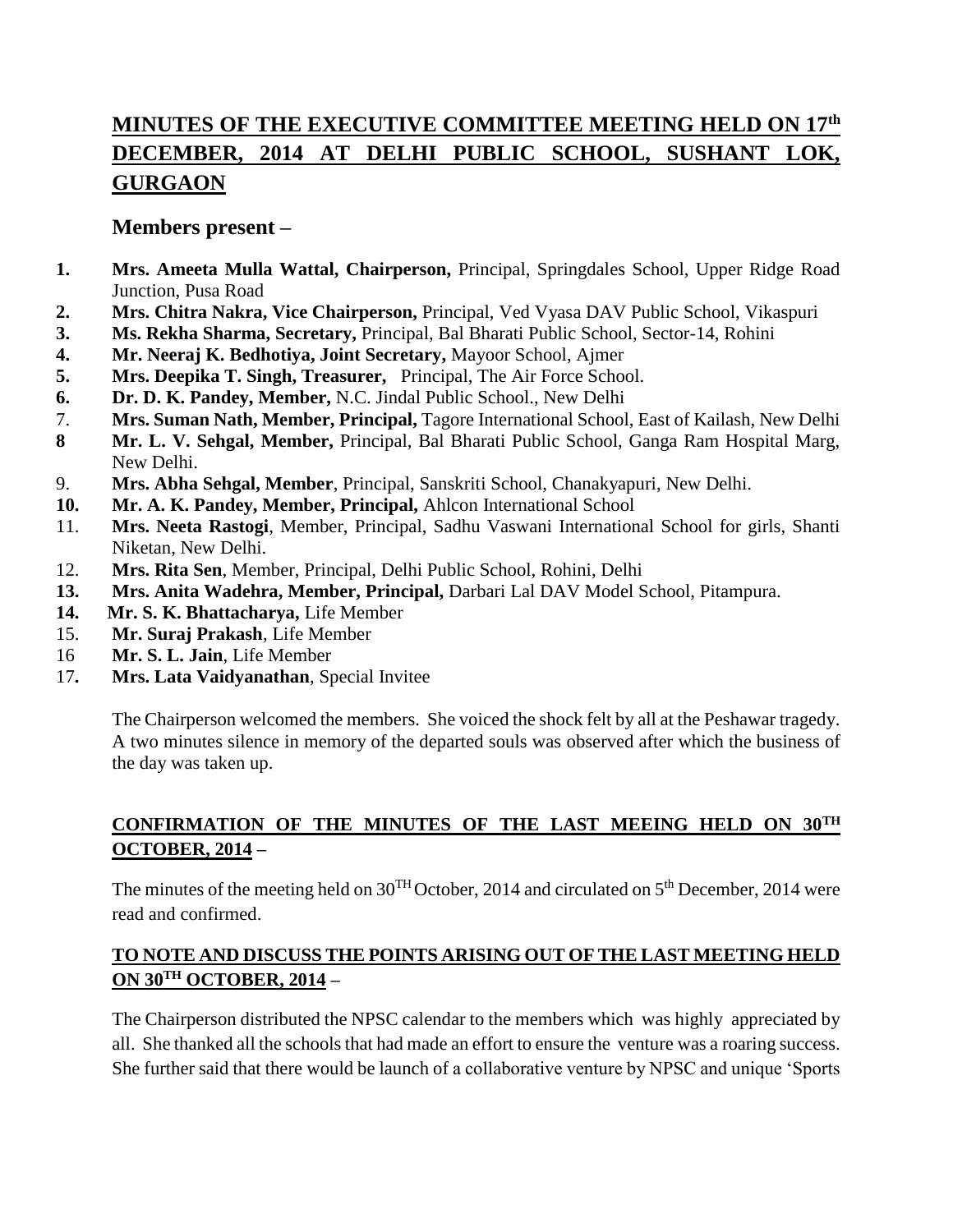for Life'. A committee headed by Mr. L. V. Sehgal with Mrs. Mohini Bindra, Mrs. Lata Vaidyanathan, Ms. Deepika Singh was formed to explore the possibility.

#### **DISCUSSIONS ON THE SPEAKER FOR THE VALEDICTORY SESSION FOR THE ANNUAL CONFERENCE SCHEDULED IN FEBRUARY, 2015** –

The Chairperson informed the members that efforts were being made to get Mr. Kailash Satyarthi, Nobel Laureate as speaker for the Valedictory session.

In fact she said that as a result of our collaboration with UNIC, we should attempt to bring an international personality i.e. the Nobel Laureate [Malala Yousafzai](http://en.wikipedia.org/wiki/Malala_Yousafzai) / *Aung San Suu Kyi* or any other such renowned people before the conclusion of the year end celebrations of 20 years of United Nations by October 2015.

#### **REPORTS FROM THE INSPECTION COMMITTEE FOR THE NEW MEMBRSHIPS** –

The Secretary Mrs. Rekha Sharma informed the members of the reports of the Inspection Committees for the following Schools –

- 1) Shree Vashishtha Vidhyalaya
- 2) O. P. Jindal School
- 3) Lotus Valley International School

The reports were positive and the committee members were of the opinion that these schools fulfill all the requisite criteria and hence should be inducted as members. This was approved.

### **DISCUSSION ON DUTY LIST OF THE ANNUAL CONFERENCE -**

The Chairperson said that the duty list for the Annual Conference was being finalized. She also showed samples of bags for the Conference and one of them was selected. She thanked Mrs. Rachna Pandit, Principal, DPS Maruti Kunj for the effort.

### **FEEDBACK ON ESSAYS FOR PRINCIPALS FOR PUBLICATION** –

The Chairperson said that she had received some essays which were being scrutinized but requested members to send more. The date was extended upto 15<sup>th</sup> January.

#### **DISCUSSION ON NURSERY ADMISSIONS** -

The Chairperson informed members that after the Court's decision, Nursery admissions were set to commence.

She said that we should formulate the parameters in a way that it should not be seen that different organizations were speaking in different voices which only lead to confusion.